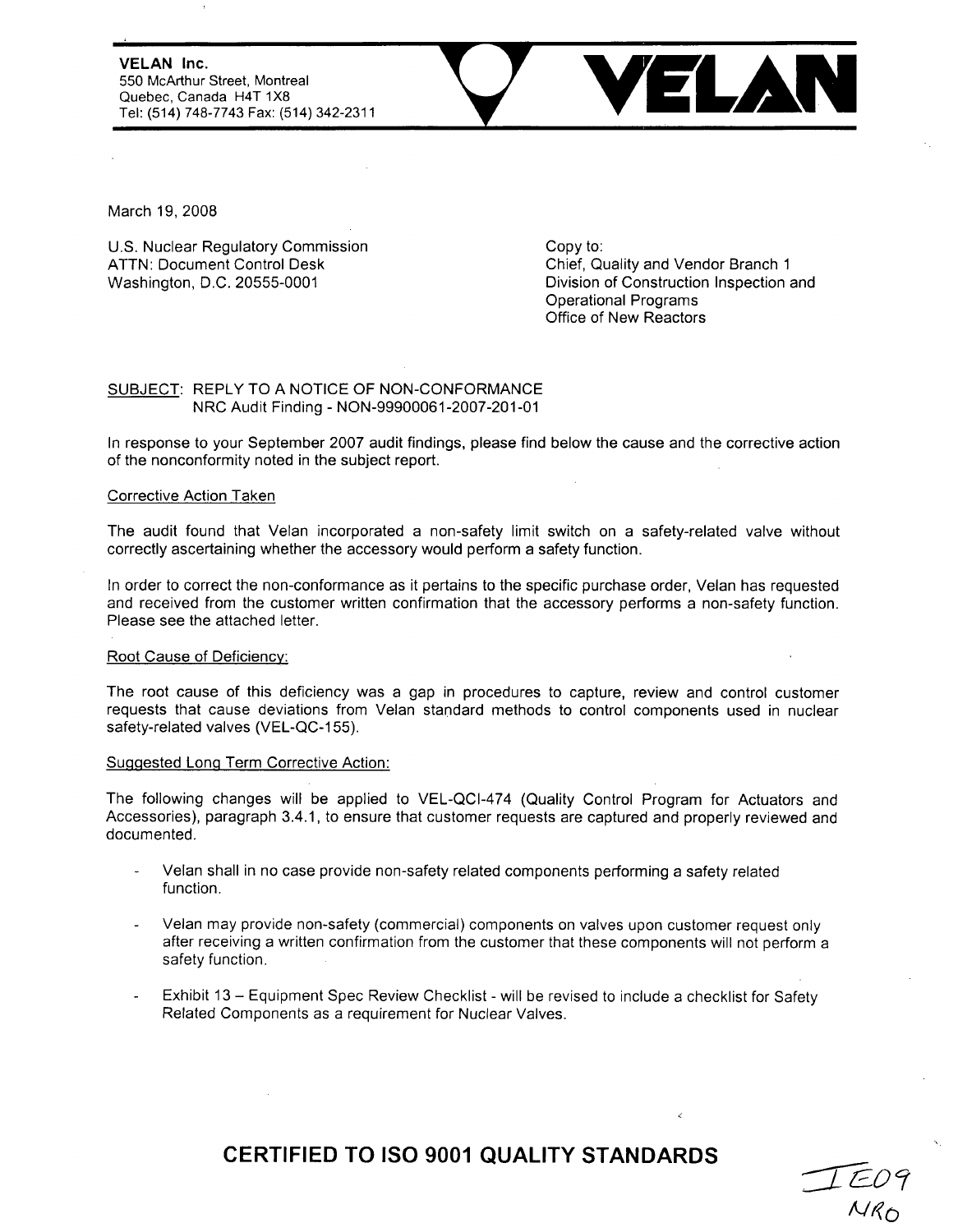

# Implementation

Implementation of the above changes will be done within a month after receipt of acceptance of the above response.

We trust the above corrective actions are accepted by NRC. Should you have any questions or clarification on the above, please contact us.

Yours truly, VELAN Inc.  $\backslash$ 

Gil Perez, Eng. Vice-President of Engineering

/enclosure

# CERTIFIED TO **ISO 9001 QUALITY STANDARDS**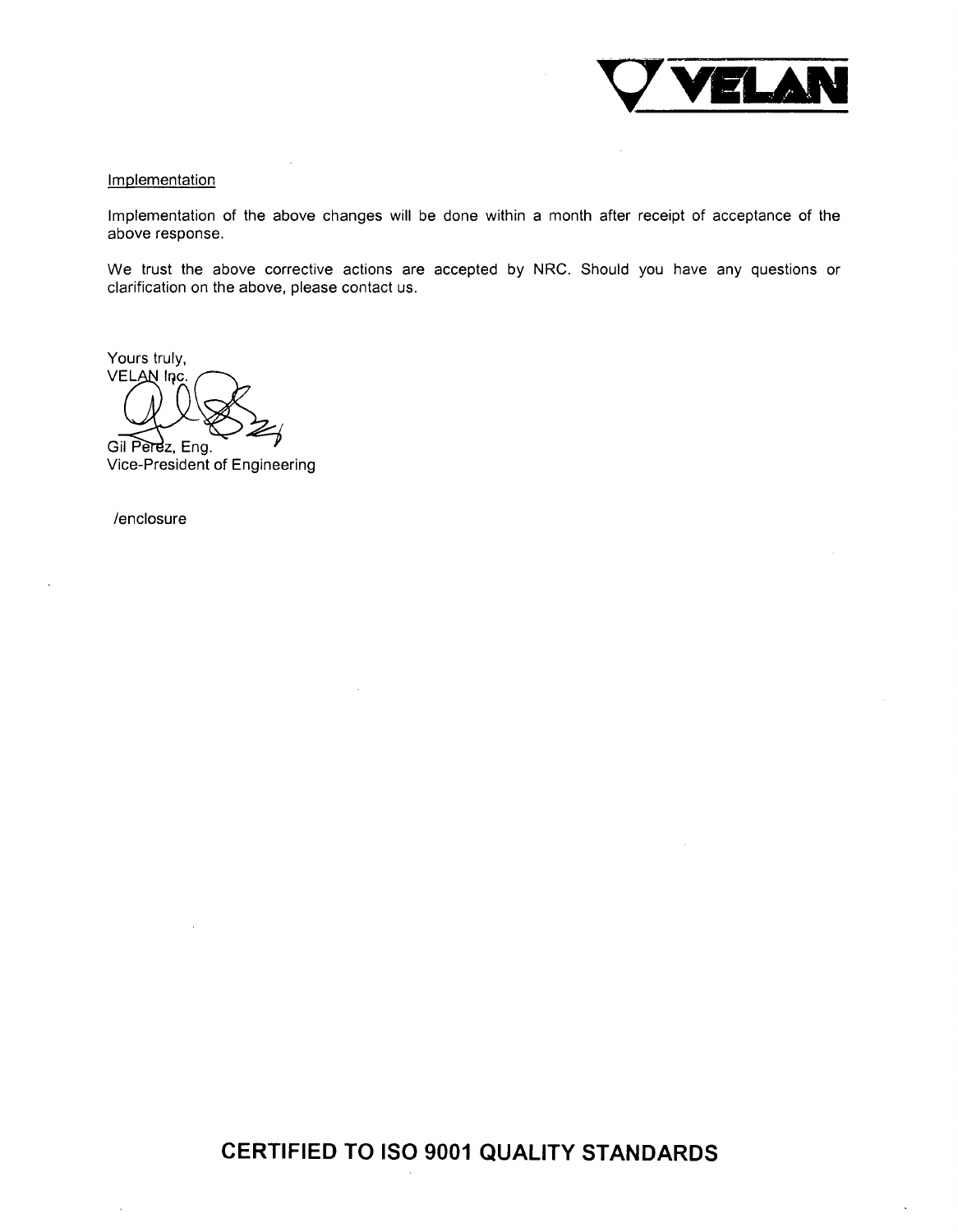| <b>FORM 1-COVER SHEET</b>                            | PEG PKG NO. 00292726-BENY0<br><b>PAGE 1 OF 10</b> |  |
|------------------------------------------------------|---------------------------------------------------|--|
| $B$ ntil<br>$\frac{9}{4}$ is $\frac{1}{4}$           | 067                                               |  |
| RIMS NO: R27 070921 306                              | REV NO: 0                                         |  |
| SUPERSEDED RIMS NO: N/A                              | QA LEVEL: I                                       |  |
| TRACKING NO: 00292726-BFN                            |                                                   |  |
| <b>REASON FOR REVISION:</b>                          |                                                   |  |
| <b>INITIAL ISSUE</b>                                 |                                                   |  |
| SUBJECT:                                             |                                                   |  |
| EVALUATE SWITCH ON VALVE, CKV111B                    |                                                   |  |
| <b>REFERENCE:</b>                                    |                                                   |  |
| N/A                                                  |                                                   |  |
| PREPARED BY:                                         | DATE:                                             |  |
| PEG ENGINEER: TERRY, WILLIAM R                       | 09-21-07 06:50                                    |  |
| <b>REVIEWED BY:</b>                                  | DATE:                                             |  |
| INDEPENDENT REVIEWER: LEMON, LEW                     | 09-21-07 07:19                                    |  |
| APPROVED BY:                                         | DATE:                                             |  |
| PROCUREMENT ENGINEERING MANAGER: KAMINSKY, MICHAEL L | 09-21-07 12:10                                    |  |

 $\frac{1}{2}$ 

 $\chi$ 

 $\bar{z}$ 

 $\bar{z}$  $\sim$ 

 $\sim$   $\alpha$ 

 $\mathcal{L}^{\mathcal{L}}$ 

DISTRIBUTION:<br>|⊠||||RIMS<br>|□|||||MATERIAL & PROCUREMENT<br>!□|

 $\left(\left[\begin{array}{c} \right] \end{array}\right)$  NUCLEAR PROCUREMENT  $\left[\begin{array}{c} \prod \end{array}\right]$  NUCLEAR STORES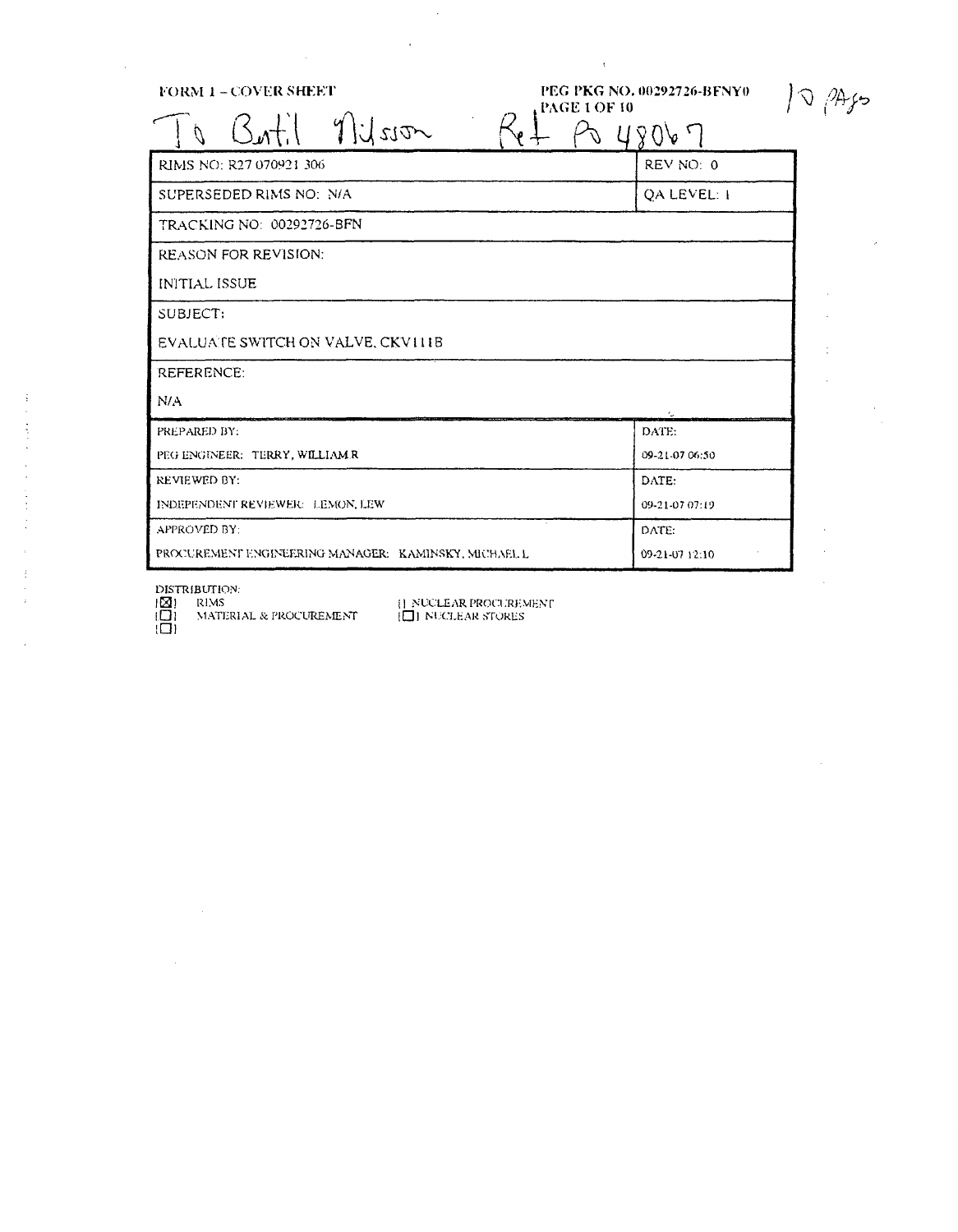# FORM 4 - OTHER EVALATIONS

 $\sim 10^{11}$ 

 $\mathbf{q}$  , and  $\mathbf{q}$  , and  $\mathbf{q}$ 

# PEG PKG NO. 00292726-BFNY0 **PAGE 2 OF 10**

| EVALUATION FOR: This form shall not be used to document Equivalency Evaluations that conflict |                                                                                |
|-----------------------------------------------------------------------------------------------|--------------------------------------------------------------------------------|
| with Design Output Documents.                                                                 |                                                                                |
| OA LEVEL CHANGE                                                                               | 10CFR50.49                                                                     |
| THE DESCRIPTION CHANGE                                                                        | AFFECTS OF SPECIFICATION CHANGE                                                |
| PART NO. CHANGE (ADMIN ONLY)                                                                  | SHELF LIFE EXTENSION                                                           |
| OTHER:<br>IM.                                                                                 |                                                                                |
| LIMIT SWITCH                                                                                  |                                                                                |
| PURPOSE:                                                                                      |                                                                                |
| EVALUATE LIMIT SWITCH SUPPLIED COMMERCIAL GRADE.                                              |                                                                                |
| <b>ASSUMPTIONS:</b>                                                                           |                                                                                |
| <b>NONE</b>                                                                                   |                                                                                |
| ANALYSIS:                                                                                     |                                                                                |
| THE NRC HAS ASKED VELAN TO PROVIDE AN EVALUATION OF THE LIMIT SWITCH                          |                                                                                |
| SUPPLIED TO TVA COMMERCIAL GRADE THAT IS INSTALLED ON A SAFETY RELATED                        |                                                                                |
| VALVE, THE VALVE IS SPECIFIED FOR UNID BFN-3-SHV-063-0014 AND IS SHOWN ON                     |                                                                                |
|                                                                                               | DRAWING 0-47E610-63-1. THE LIMIT SWITCH IS SHOWN ON THE DRAWING AS UNID BFN-3- |
| ZS -063-0014A. EMPAC WAS REVIEWED AND FOUND THE ZONE SWITCH IS CLASSIFIED AS                  |                                                                                |
| QUALITY RELATED FOR INDICATION ONLY. THE COMMERCIAL GRADE SWITCH IS                           |                                                                                |
| ACCEPTABLE FOR THE LOCATION SPECIFIED.                                                        |                                                                                |
| CONCLUSION:                                                                                   |                                                                                |
| COMMERCIAL GRADE SWITCH IS ACCEPTABLE.                                                        |                                                                                |

 $\mathcal{L}_{\text{max}}$ 

 $\sim 10$ 

 $\epsilon$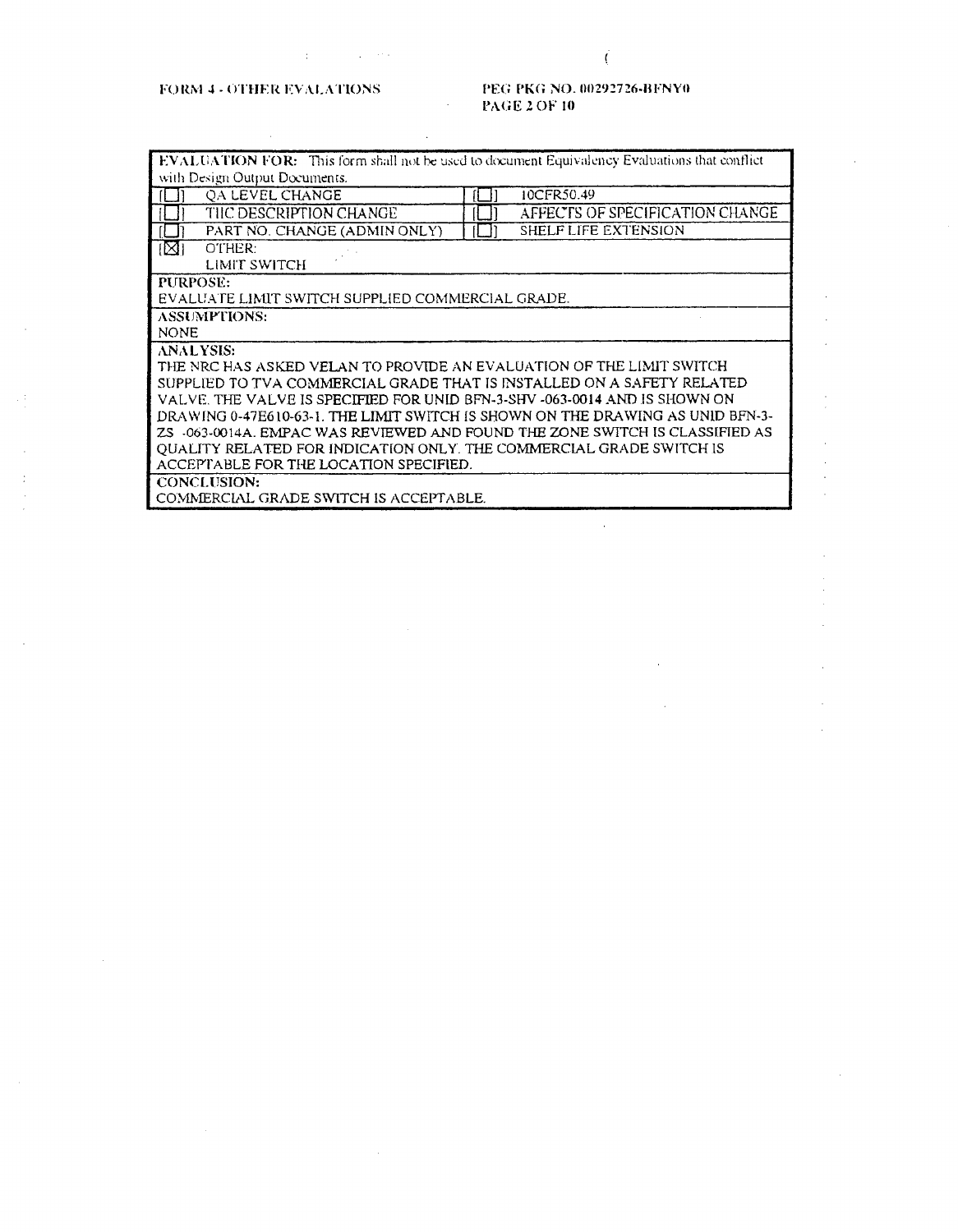# RESPONSE MEMO<br>
PEG PKG NO. 00292726-BFNYO **I'AGE 3** OF **10**

l

TO: MARILYN HOLCOMBE

SUBJECT:

LIMIT SWITCH

 $\mathfrak{f}% _{0}$ 

PEG ENGINEER: TERRY, WILLIAM R<br> $\boxed{DATE: 09-21-07}$  **EXT: 729-7062** 

COMMIENTS:

PLEASE INFORM THE VENDOR THAT THE LIMIT SWITCH SUPPLIED COMMERCIAL GRADE ON THE VALVE UNDER CKV1 **II** B IS FOR INDICATION ONLY AND IS CLASSIFIED AS QUALITY RELATED AT BFN. THE COMMIERCIAL GRADE SWITCH IS ACCEPTABLE.

IF THERE ARE ANY QUESTIONS PLEASE CALL **ME.**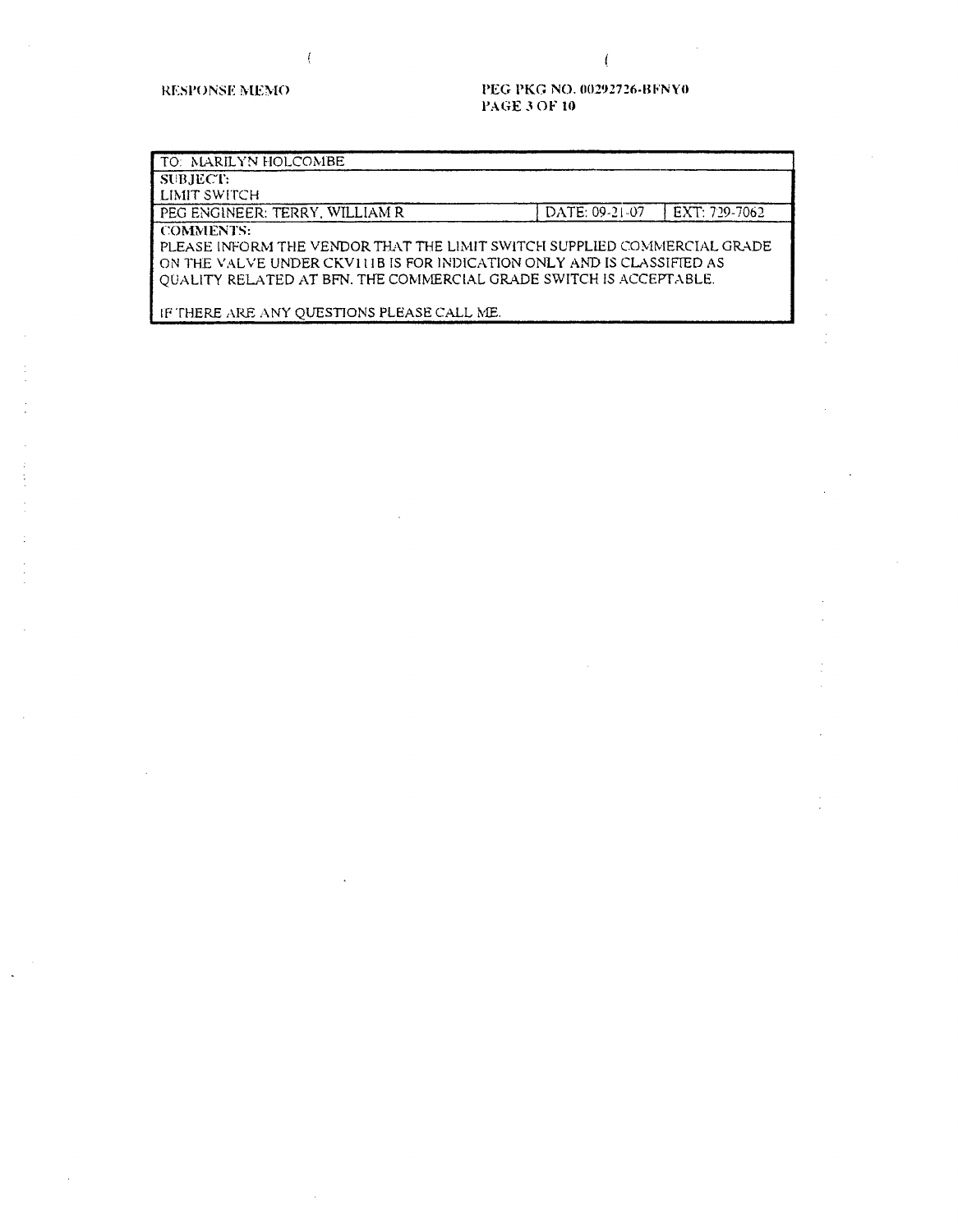$\sim$ 

 $\sim$ 

 $\sim 3\%$ 

# 1610687043 - APEDS WORD MEMO<br>
PEG PKG NO. 00292726-BFNY0<br>
PAGE 4 OF 10

 $\mathbb{R}^2$ 

 $\bar{z}$ 

 $\ddot{\cdot}$ 

 $\hat{\boldsymbol{\theta}}$ 

 $\bar{A}$ 

| Paze i of i                                                                                                                                                                                                                                                                                                                                                                                                                                                                                                                                                                                       |
|---------------------------------------------------------------------------------------------------------------------------------------------------------------------------------------------------------------------------------------------------------------------------------------------------------------------------------------------------------------------------------------------------------------------------------------------------------------------------------------------------------------------------------------------------------------------------------------------------|
|                                                                                                                                                                                                                                                                                                                                                                                                                                                                                                                                                                                                   |
|                                                                                                                                                                                                                                                                                                                                                                                                                                                                                                                                                                                                   |
| Holcombe, Marilyn M                                                                                                                                                                                                                                                                                                                                                                                                                                                                                                                                                                               |
|                                                                                                                                                                                                                                                                                                                                                                                                                                                                                                                                                                                                   |
| From:<br>Holcombe, Marilyn M.                                                                                                                                                                                                                                                                                                                                                                                                                                                                                                                                                                     |
| Sent:<br>Thursday, Saptember 20, 2007 2:28 PM                                                                                                                                                                                                                                                                                                                                                                                                                                                                                                                                                     |
| To:<br>Bart Nilsson'                                                                                                                                                                                                                                                                                                                                                                                                                                                                                                                                                                              |
| Cc: .<br>Terry, William R: Holcombe, Marllyn Mi                                                                                                                                                                                                                                                                                                                                                                                                                                                                                                                                                   |
| Subject: RE: Your PO #00048067, Velan Ref. P012-512770-K (cat-id CKV1118).                                                                                                                                                                                                                                                                                                                                                                                                                                                                                                                        |
| Ben.                                                                                                                                                                                                                                                                                                                                                                                                                                                                                                                                                                                              |
| will have to submit this to our Procurement Engineering Group to address the NRC concern.                                                                                                                                                                                                                                                                                                                                                                                                                                                                                                         |
|                                                                                                                                                                                                                                                                                                                                                                                                                                                                                                                                                                                                   |
| $\rightarrow$ From: Bert Nilsson (mailto:bnilsson@velanvalve.com)                                                                                                                                                                                                                                                                                                                                                                                                                                                                                                                                 |
| Sent: Thursday, September 20, 2007 12:04 PM                                                                                                                                                                                                                                                                                                                                                                                                                                                                                                                                                       |
| To: Holcombe, Marilyn M                                                                                                                                                                                                                                                                                                                                                                                                                                                                                                                                                                           |
| Cc: Victor Apostolescu<br>Subject: Your PO #00048067, Velan Ref. P012-512770-K                                                                                                                                                                                                                                                                                                                                                                                                                                                                                                                    |
|                                                                                                                                                                                                                                                                                                                                                                                                                                                                                                                                                                                                   |
| Your Catalog ID:<br>CKV111B                                                                                                                                                                                                                                                                                                                                                                                                                                                                                                                                                                       |
| B09-0054B-13MK<br>Velan Fig. No.:<br>Velan Dwg. No.:<br>P012-512770-K01                                                                                                                                                                                                                                                                                                                                                                                                                                                                                                                           |
|                                                                                                                                                                                                                                                                                                                                                                                                                                                                                                                                                                                                   |
| The US NRC is currently sudling us and a concern has been raised regarding the applicable requirements for the<br>Limit Switches used in valve covered by the above. Should switches be meated as Safety Related and fall under<br>the requirements of 10CFR21 or re they non-cittical with no impact on the safety of the Plant?<br>At the time when we requested danfication regarding suitable. Limit Switch model we should have also requested<br>this clarification, which we onlitted. Switches provided are of a Non-Qualified and commercial type (just like for<br>the original valve): |
| Drawing submitted for your review and acceptance identified those items in the valve assembly that we have<br>determined to be critical to the operation of the valve. Since Limit Switch is not part of the valve itself (if is an<br>accessory) we treated this hem as a commercial component. TVA made no comments ather when drawing was                                                                                                                                                                                                                                                      |
| reviewed,<br>This has just come up and if possible I'd like to be uble to provide the NRC team with a response this alternoon. I<br>know this is short notice but is there any possibility you can retrieve this information for me?                                                                                                                                                                                                                                                                                                                                                              |
|                                                                                                                                                                                                                                                                                                                                                                                                                                                                                                                                                                                                   |
| Await hearing from you.<br>Bertil Nilsson.                                                                                                                                                                                                                                                                                                                                                                                                                                                                                                                                                        |
|                                                                                                                                                                                                                                                                                                                                                                                                                                                                                                                                                                                                   |
|                                                                                                                                                                                                                                                                                                                                                                                                                                                                                                                                                                                                   |
|                                                                                                                                                                                                                                                                                                                                                                                                                                                                                                                                                                                                   |
|                                                                                                                                                                                                                                                                                                                                                                                                                                                                                                                                                                                                   |
|                                                                                                                                                                                                                                                                                                                                                                                                                                                                                                                                                                                                   |
|                                                                                                                                                                                                                                                                                                                                                                                                                                                                                                                                                                                                   |
|                                                                                                                                                                                                                                                                                                                                                                                                                                                                                                                                                                                                   |
|                                                                                                                                                                                                                                                                                                                                                                                                                                                                                                                                                                                                   |
|                                                                                                                                                                                                                                                                                                                                                                                                                                                                                                                                                                                                   |
|                                                                                                                                                                                                                                                                                                                                                                                                                                                                                                                                                                                                   |
|                                                                                                                                                                                                                                                                                                                                                                                                                                                                                                                                                                                                   |
|                                                                                                                                                                                                                                                                                                                                                                                                                                                                                                                                                                                                   |
|                                                                                                                                                                                                                                                                                                                                                                                                                                                                                                                                                                                                   |
|                                                                                                                                                                                                                                                                                                                                                                                                                                                                                                                                                                                                   |
|                                                                                                                                                                                                                                                                                                                                                                                                                                                                                                                                                                                                   |
| 09/20/2007                                                                                                                                                                                                                                                                                                                                                                                                                                                                                                                                                                                        |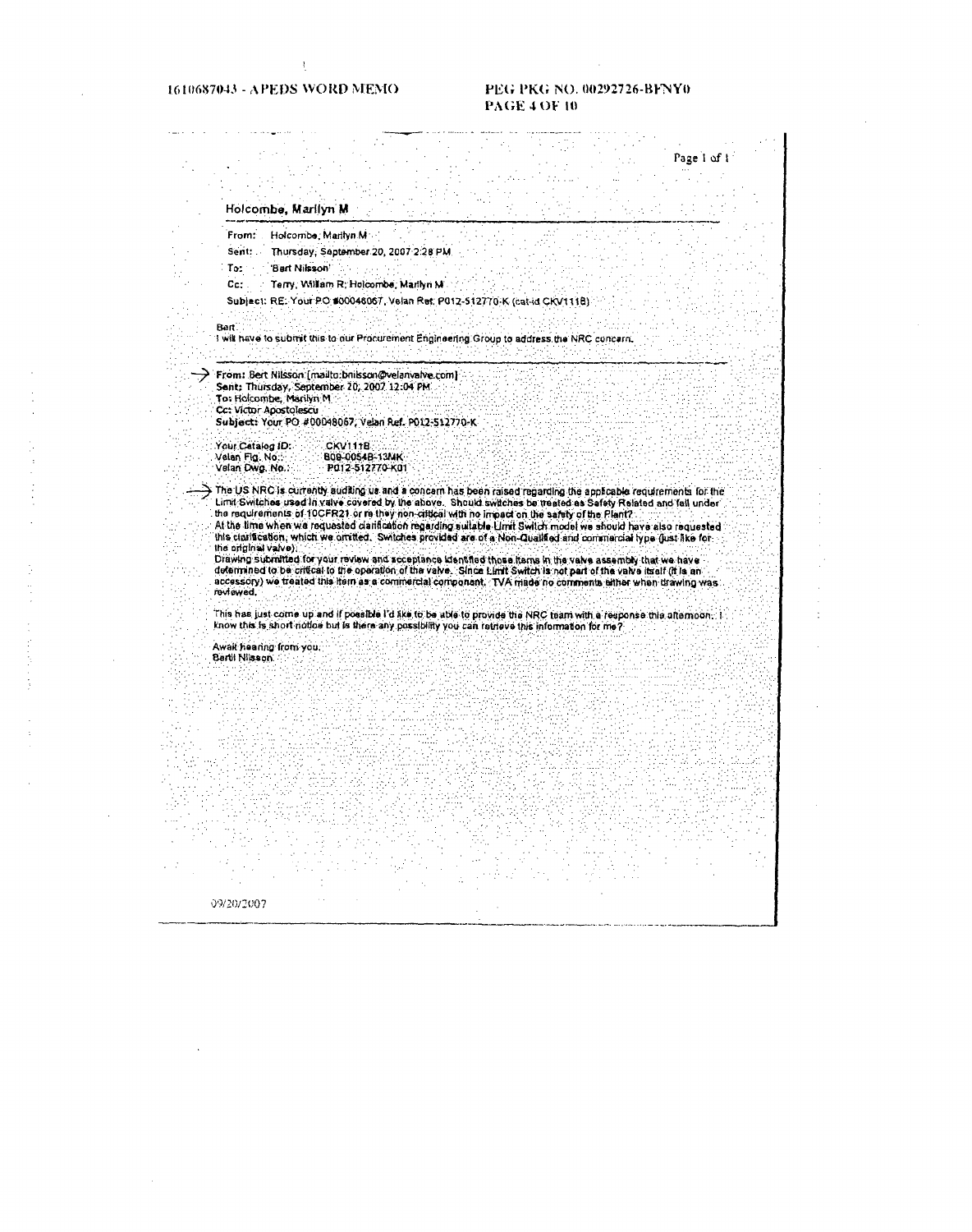# 1610687043 - APEDS WORD MEMO<br>
PEG PKG NO. 00292726-BFNY0

# **PAGE 5 OF 10**

 $\mathbb{C}$ 

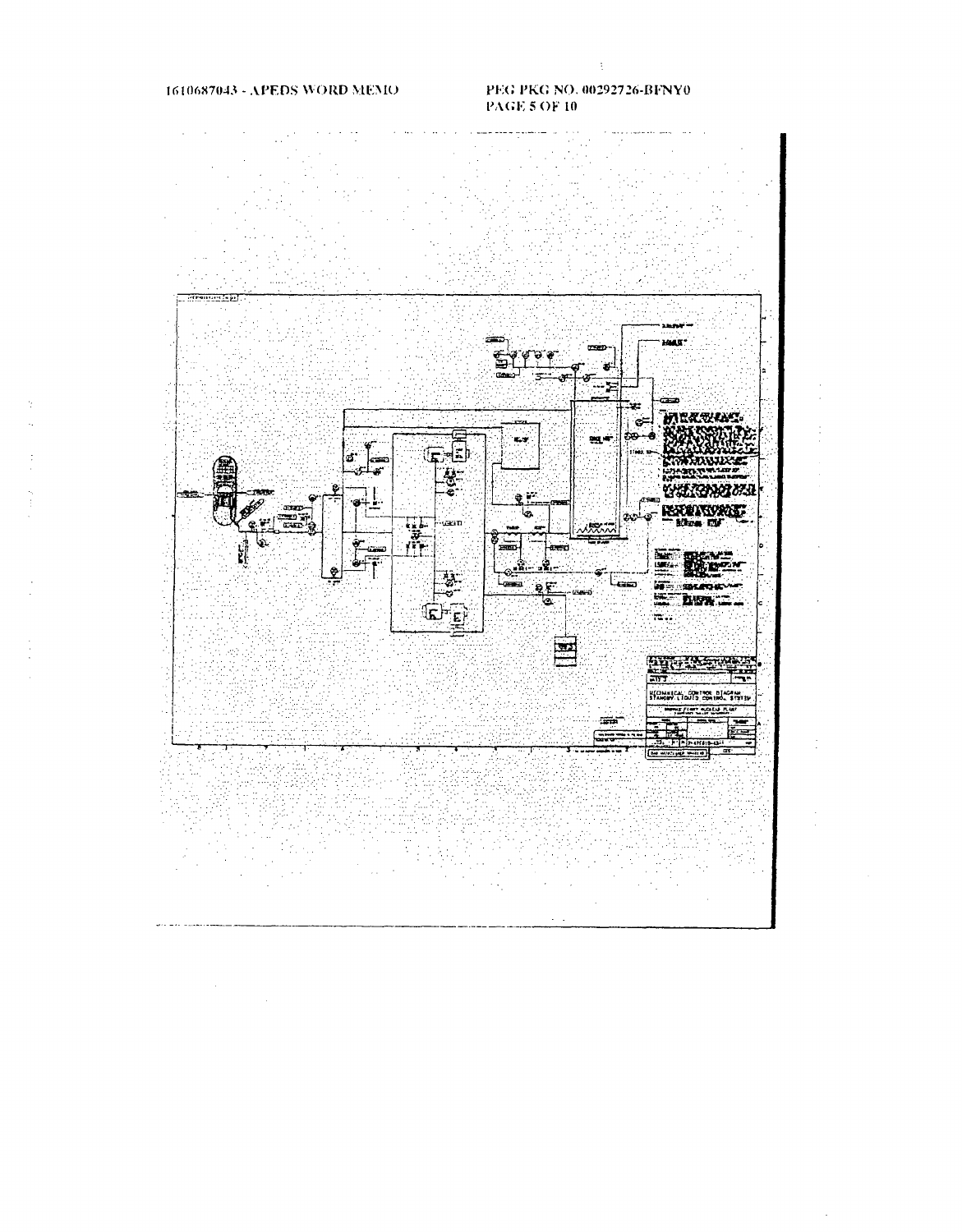# 1610687043 - APEDS WORD MEMO

Í

PEG PKG NO. 00292726-BFNY0 **PAGE 6 OF 10** 

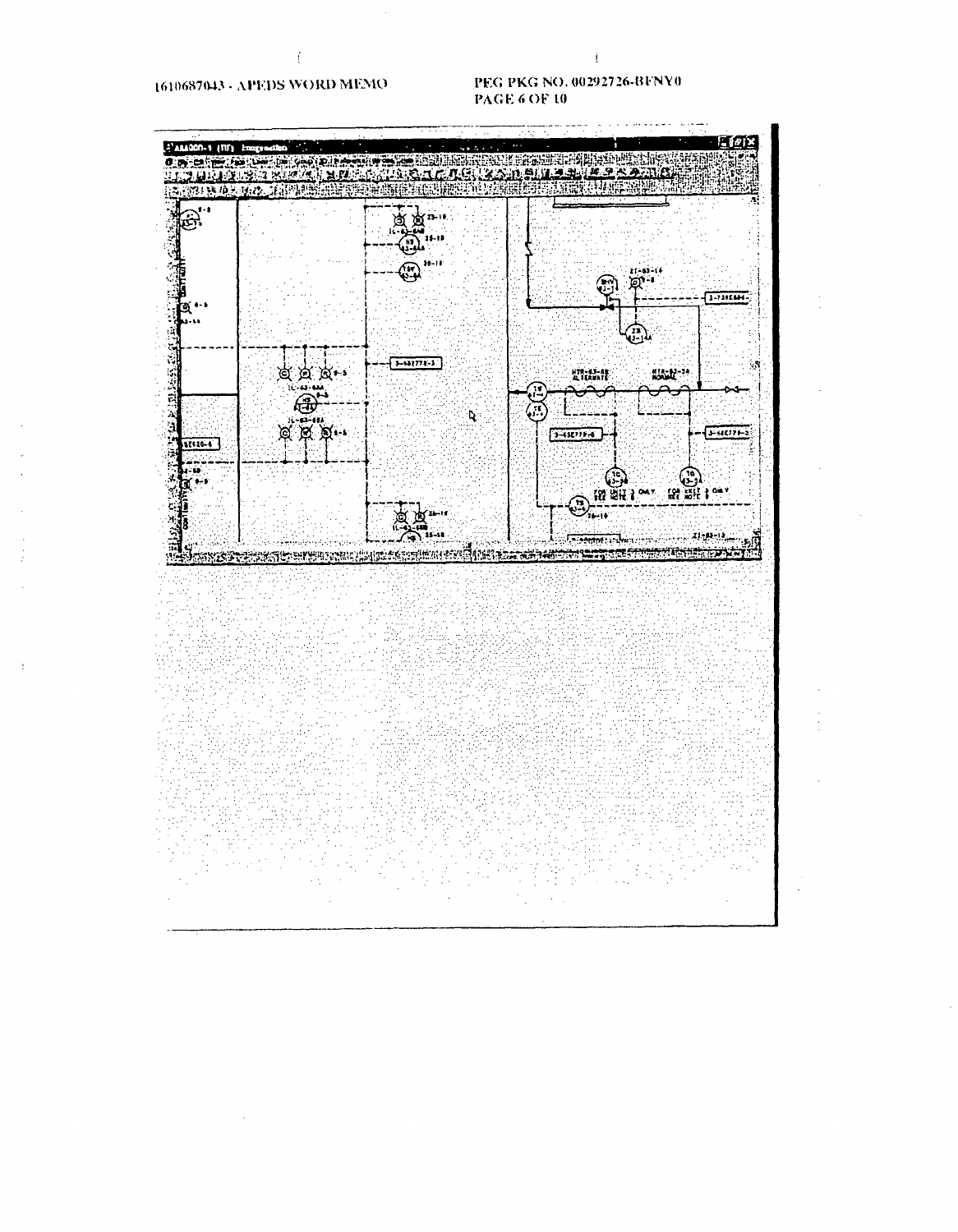# 1610687043 - APEDS WORD MEMO

# PEG PKG NO. 00292726-BFNY0 **PAGE 7 OF 10**

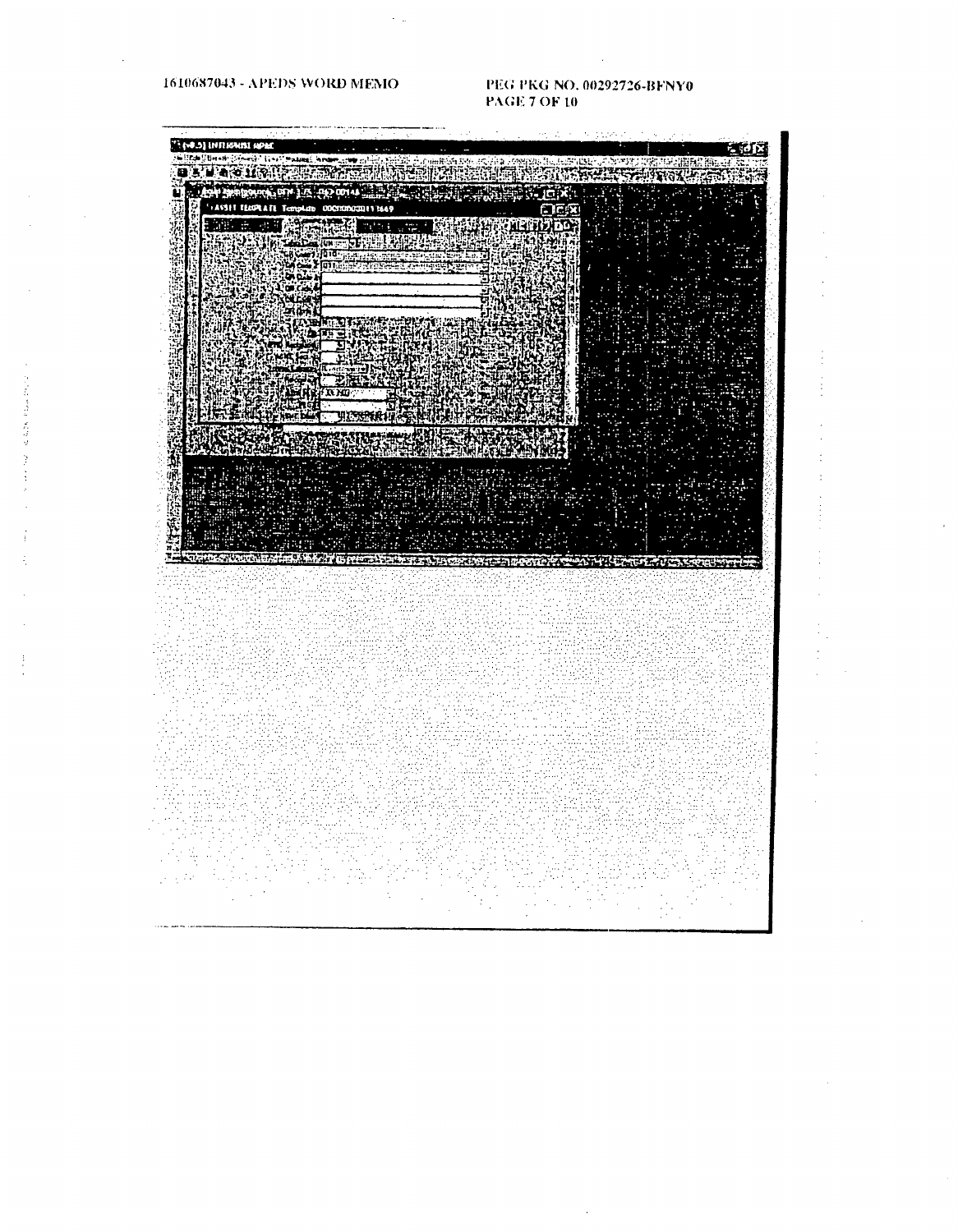# PEG PKG NO. 00292726-BFNY0 **PAGE 8 OF 10**

 $\frak{f}$ 

| NO:<br>OA LEVEL:<br>in Tib<br>SUPERSEDED KIMS NO.<br><b>N/A</b><br><b>PDS EXPIRATION DATE:</b><br>00292726-BFNM1<br>TECHNICAL EVALUATION PKG NO:<br>N/A<br>TECHNICAL EVALUATION RIMS NO: R27.050608.354<br>SOLE SOURCE: [E] YES [D]<br>COMMODITY.<br>N/A<br>TRC NO: CKV111B<br>'NО.<br>CODE:<br>QA PROGRAM IMPOSED: [X] YES [T] NO<br>4830OA<br><b>MAILING LIST:</b><br><b>VELAN 000099536</b><br>PROPOSED SUPPLIER:<br>ITEM INTENDED END USE!<br>BEN-3-SHV -063-0014<br><b>ITEM DESCRIPTION</b><br>VALVE, GATE, QUEVEL QA I, ASME SECTIF CLASS 2, SIZE: 2-1/2 IN  BODY MATERIAL:<br>SS. END STYLE. BUTTWELD, PRESSURE RATING: 150 PSI, BODY MATERIAL SPEC: ASMP<br>SAJ82 GR F316 , VALVE PATTERN: T., STEM: VERTICAL, OPERATOR TYPE: HANDWHEEL,<br>BONNET TYPE: BOLTED, FABRICATION: FORGED WITH LIMIT SWITCHES<br>PART NO:<br>MANUFACTURER/VENDUR:<br>B09-0054B-13MK<br>UNSPECIFIED:<br>EXTERNAL NOTES & ATTACHMENTS<br>I. TVA SPECIFICATION FOR SEISMIC CRITERIA, BEN-50-7105 ATTACHMENT C. APPENDIX II.<br>2. Reproducibles received that do not meet the quality.<br>LATEST REVISION.<br>requirements herein will be returned to the Contractor with a request for resubmittal. The fime required by<br>the Contractor to submit or resubmit and by TVA to approve the drawings and documents is included in the<br>time of performance promised by the bidder. Electronic submittal is preferred in place of or with septa-<br>reproducible if available with the electronic version in AutoCAD format:<br>VALVE DATA SHEET, TVA SPECIFICATION FOR SEISMIC CRITERIA, HEN-30-7105<br>ATTACHMENT C, APPENDIX II, LATEST REVISION.<br>T2050-Except Prior Executi<br>T2054-Nonconform TVA Appr<br>T2055-10CFR21 Reporting<br>T2056-Rights of Access<br>T2058-Exception TVA Review<br>T3050-Codes/Std/ Ext Note<br>T5050-Traccable to Certs<br>T6056-ANSI Lavel C<br>QA PROGRAM & VENDOR SUBMITTALS/DOCUMENTATION:<br>T1059-OA1 ASME NCA 4000<br>T1069-T&O on Subcontractor<br>T1072-Dedicated by Supplier.<br>T4050-Doc/Test Rpt w Ship<br>T4054-Submittal Requirement<br>T4059-Documentation signed<br>T4062-2 Copies Vend Manual<br>T4063-Salumle Test Rpt<br>T4153-COC Applicable Spec-<br>T4168-CMTR Press Boundary<br>INTERNAL NOTES & ATTACHMENTS:<br>N1055-Sole Source ASL | R27 050608 356<br><b>RIMS/EDMS</b> | <b>REV NO.</b> |  |
|-------------------------------------------------------------------------------------------------------------------------------------------------------------------------------------------------------------------------------------------------------------------------------------------------------------------------------------------------------------------------------------------------------------------------------------------------------------------------------------------------------------------------------------------------------------------------------------------------------------------------------------------------------------------------------------------------------------------------------------------------------------------------------------------------------------------------------------------------------------------------------------------------------------------------------------------------------------------------------------------------------------------------------------------------------------------------------------------------------------------------------------------------------------------------------------------------------------------------------------------------------------------------------------------------------------------------------------------------------------------------------------------------------------------------------------------------------------------------------------------------------------------------------------------------------------------------------------------------------------------------------------------------------------------------------------------------------------------------------------------------------------------------------------------------------------------------------------------------------------------------------------------------------------------------------------------------------------------------------------------------------------------------------------------------------------------------------------------------------------------------------------------------------------------------------------------------------------------------------------------------------------------------------------|------------------------------------|----------------|--|
|                                                                                                                                                                                                                                                                                                                                                                                                                                                                                                                                                                                                                                                                                                                                                                                                                                                                                                                                                                                                                                                                                                                                                                                                                                                                                                                                                                                                                                                                                                                                                                                                                                                                                                                                                                                                                                                                                                                                                                                                                                                                                                                                                                                                                                                                                     |                                    |                |  |
|                                                                                                                                                                                                                                                                                                                                                                                                                                                                                                                                                                                                                                                                                                                                                                                                                                                                                                                                                                                                                                                                                                                                                                                                                                                                                                                                                                                                                                                                                                                                                                                                                                                                                                                                                                                                                                                                                                                                                                                                                                                                                                                                                                                                                                                                                     |                                    |                |  |
|                                                                                                                                                                                                                                                                                                                                                                                                                                                                                                                                                                                                                                                                                                                                                                                                                                                                                                                                                                                                                                                                                                                                                                                                                                                                                                                                                                                                                                                                                                                                                                                                                                                                                                                                                                                                                                                                                                                                                                                                                                                                                                                                                                                                                                                                                     |                                    |                |  |
|                                                                                                                                                                                                                                                                                                                                                                                                                                                                                                                                                                                                                                                                                                                                                                                                                                                                                                                                                                                                                                                                                                                                                                                                                                                                                                                                                                                                                                                                                                                                                                                                                                                                                                                                                                                                                                                                                                                                                                                                                                                                                                                                                                                                                                                                                     |                                    |                |  |
|                                                                                                                                                                                                                                                                                                                                                                                                                                                                                                                                                                                                                                                                                                                                                                                                                                                                                                                                                                                                                                                                                                                                                                                                                                                                                                                                                                                                                                                                                                                                                                                                                                                                                                                                                                                                                                                                                                                                                                                                                                                                                                                                                                                                                                                                                     |                                    |                |  |
|                                                                                                                                                                                                                                                                                                                                                                                                                                                                                                                                                                                                                                                                                                                                                                                                                                                                                                                                                                                                                                                                                                                                                                                                                                                                                                                                                                                                                                                                                                                                                                                                                                                                                                                                                                                                                                                                                                                                                                                                                                                                                                                                                                                                                                                                                     |                                    |                |  |
|                                                                                                                                                                                                                                                                                                                                                                                                                                                                                                                                                                                                                                                                                                                                                                                                                                                                                                                                                                                                                                                                                                                                                                                                                                                                                                                                                                                                                                                                                                                                                                                                                                                                                                                                                                                                                                                                                                                                                                                                                                                                                                                                                                                                                                                                                     |                                    |                |  |
|                                                                                                                                                                                                                                                                                                                                                                                                                                                                                                                                                                                                                                                                                                                                                                                                                                                                                                                                                                                                                                                                                                                                                                                                                                                                                                                                                                                                                                                                                                                                                                                                                                                                                                                                                                                                                                                                                                                                                                                                                                                                                                                                                                                                                                                                                     |                                    |                |  |
|                                                                                                                                                                                                                                                                                                                                                                                                                                                                                                                                                                                                                                                                                                                                                                                                                                                                                                                                                                                                                                                                                                                                                                                                                                                                                                                                                                                                                                                                                                                                                                                                                                                                                                                                                                                                                                                                                                                                                                                                                                                                                                                                                                                                                                                                                     |                                    |                |  |
|                                                                                                                                                                                                                                                                                                                                                                                                                                                                                                                                                                                                                                                                                                                                                                                                                                                                                                                                                                                                                                                                                                                                                                                                                                                                                                                                                                                                                                                                                                                                                                                                                                                                                                                                                                                                                                                                                                                                                                                                                                                                                                                                                                                                                                                                                     |                                    |                |  |
|                                                                                                                                                                                                                                                                                                                                                                                                                                                                                                                                                                                                                                                                                                                                                                                                                                                                                                                                                                                                                                                                                                                                                                                                                                                                                                                                                                                                                                                                                                                                                                                                                                                                                                                                                                                                                                                                                                                                                                                                                                                                                                                                                                                                                                                                                     |                                    |                |  |
|                                                                                                                                                                                                                                                                                                                                                                                                                                                                                                                                                                                                                                                                                                                                                                                                                                                                                                                                                                                                                                                                                                                                                                                                                                                                                                                                                                                                                                                                                                                                                                                                                                                                                                                                                                                                                                                                                                                                                                                                                                                                                                                                                                                                                                                                                     |                                    |                |  |
|                                                                                                                                                                                                                                                                                                                                                                                                                                                                                                                                                                                                                                                                                                                                                                                                                                                                                                                                                                                                                                                                                                                                                                                                                                                                                                                                                                                                                                                                                                                                                                                                                                                                                                                                                                                                                                                                                                                                                                                                                                                                                                                                                                                                                                                                                     |                                    |                |  |
|                                                                                                                                                                                                                                                                                                                                                                                                                                                                                                                                                                                                                                                                                                                                                                                                                                                                                                                                                                                                                                                                                                                                                                                                                                                                                                                                                                                                                                                                                                                                                                                                                                                                                                                                                                                                                                                                                                                                                                                                                                                                                                                                                                                                                                                                                     |                                    |                |  |
|                                                                                                                                                                                                                                                                                                                                                                                                                                                                                                                                                                                                                                                                                                                                                                                                                                                                                                                                                                                                                                                                                                                                                                                                                                                                                                                                                                                                                                                                                                                                                                                                                                                                                                                                                                                                                                                                                                                                                                                                                                                                                                                                                                                                                                                                                     |                                    |                |  |
|                                                                                                                                                                                                                                                                                                                                                                                                                                                                                                                                                                                                                                                                                                                                                                                                                                                                                                                                                                                                                                                                                                                                                                                                                                                                                                                                                                                                                                                                                                                                                                                                                                                                                                                                                                                                                                                                                                                                                                                                                                                                                                                                                                                                                                                                                     |                                    |                |  |
|                                                                                                                                                                                                                                                                                                                                                                                                                                                                                                                                                                                                                                                                                                                                                                                                                                                                                                                                                                                                                                                                                                                                                                                                                                                                                                                                                                                                                                                                                                                                                                                                                                                                                                                                                                                                                                                                                                                                                                                                                                                                                                                                                                                                                                                                                     |                                    |                |  |
|                                                                                                                                                                                                                                                                                                                                                                                                                                                                                                                                                                                                                                                                                                                                                                                                                                                                                                                                                                                                                                                                                                                                                                                                                                                                                                                                                                                                                                                                                                                                                                                                                                                                                                                                                                                                                                                                                                                                                                                                                                                                                                                                                                                                                                                                                     |                                    |                |  |
|                                                                                                                                                                                                                                                                                                                                                                                                                                                                                                                                                                                                                                                                                                                                                                                                                                                                                                                                                                                                                                                                                                                                                                                                                                                                                                                                                                                                                                                                                                                                                                                                                                                                                                                                                                                                                                                                                                                                                                                                                                                                                                                                                                                                                                                                                     |                                    |                |  |
|                                                                                                                                                                                                                                                                                                                                                                                                                                                                                                                                                                                                                                                                                                                                                                                                                                                                                                                                                                                                                                                                                                                                                                                                                                                                                                                                                                                                                                                                                                                                                                                                                                                                                                                                                                                                                                                                                                                                                                                                                                                                                                                                                                                                                                                                                     |                                    |                |  |
|                                                                                                                                                                                                                                                                                                                                                                                                                                                                                                                                                                                                                                                                                                                                                                                                                                                                                                                                                                                                                                                                                                                                                                                                                                                                                                                                                                                                                                                                                                                                                                                                                                                                                                                                                                                                                                                                                                                                                                                                                                                                                                                                                                                                                                                                                     |                                    |                |  |
|                                                                                                                                                                                                                                                                                                                                                                                                                                                                                                                                                                                                                                                                                                                                                                                                                                                                                                                                                                                                                                                                                                                                                                                                                                                                                                                                                                                                                                                                                                                                                                                                                                                                                                                                                                                                                                                                                                                                                                                                                                                                                                                                                                                                                                                                                     |                                    |                |  |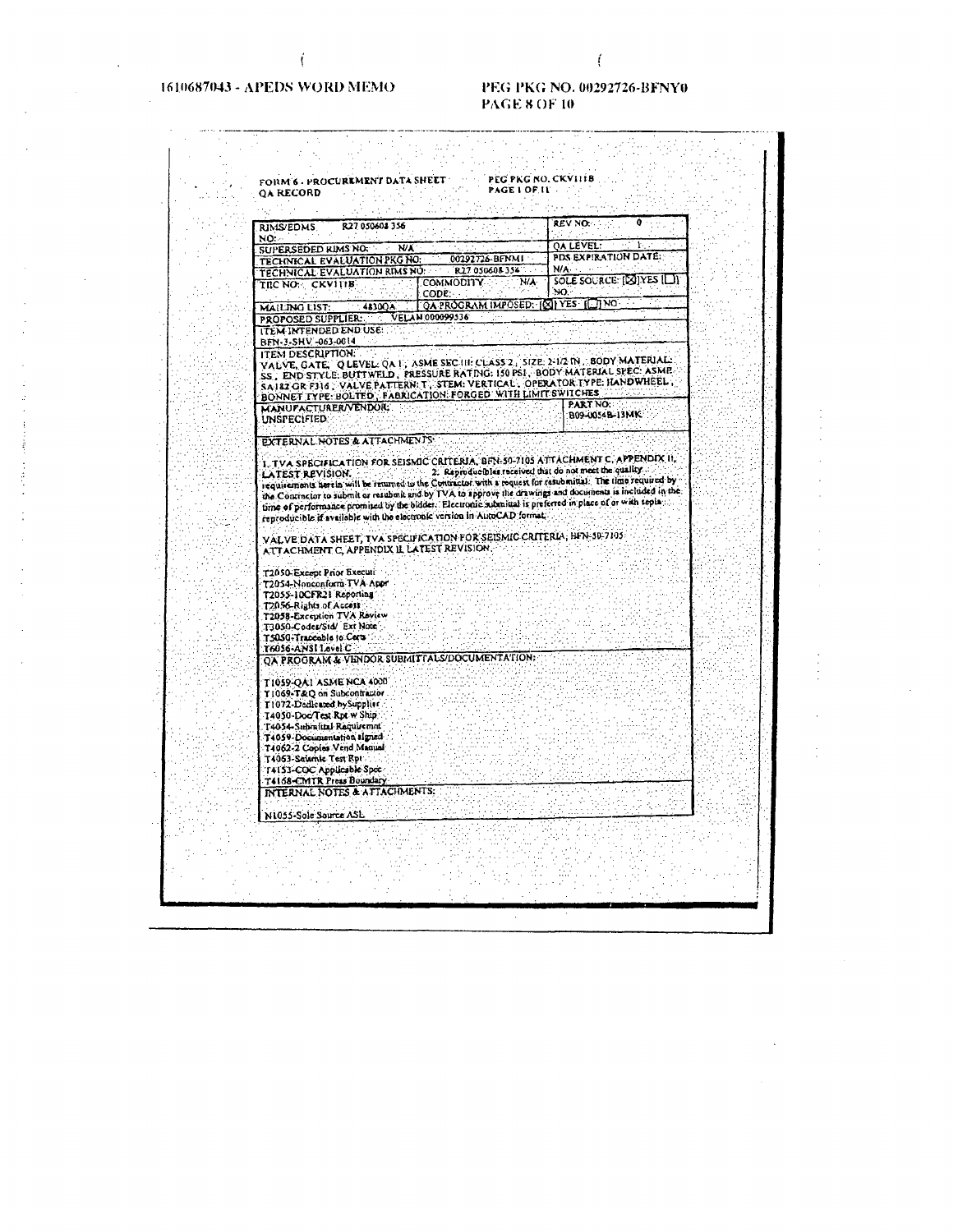# 1610687043 - APEDS WORD MEMO

 $\mathfrak{g}$ 

# PEG PKG NO. 00292726-BFNY0<br>PAGE 9 OF 10

无

| 42, 125<br>N1073-Tag "Safety-Related"<br>N1092-TVA Level C Storage<br>ADDITIONAL INFORMATION:<br>93<br>N/A color model brush<br><b>FREEARED BY:</b><br>$\overline{DATE}$<br>06-08-05-07:53<br>PEG ENOINEER: CARNER, FRANKIE<br><b>REVIEWED BY:</b><br>DATE:<br>INDEPENDENT REVIEWER: BRADLEY, DONALD<br>06:08:05:08:45<br>APPROVED BY<br><b>DATE</b><br>PROCUREMENT ENGINEERING MANAGER: TERRY, WILLIAM H<br>06-04-05-15-21.<br>MOMUSISTICS.<br><b>SI RINSTENIS<br/>IOI NATERIAL &amp; PROCURE</b><br><b>O NUCLEAR PROCUREMENT</b><br>MATERIAL & PROCUREMENT | FORM 6 - PROCUREMENT DATA SHEET | PEC PKG NO. CKV111B |  |
|--------------------------------------------------------------------------------------------------------------------------------------------------------------------------------------------------------------------------------------------------------------------------------------------------------------------------------------------------------------------------------------------------------------------------------------------------------------------------------------------------------------------------------------------------------------|---------------------------------|---------------------|--|
|                                                                                                                                                                                                                                                                                                                                                                                                                                                                                                                                                              | QA RECORD.                      | PAGE 2 OF 11        |  |
|                                                                                                                                                                                                                                                                                                                                                                                                                                                                                                                                                              |                                 |                     |  |
|                                                                                                                                                                                                                                                                                                                                                                                                                                                                                                                                                              |                                 |                     |  |
|                                                                                                                                                                                                                                                                                                                                                                                                                                                                                                                                                              |                                 |                     |  |
|                                                                                                                                                                                                                                                                                                                                                                                                                                                                                                                                                              |                                 |                     |  |
|                                                                                                                                                                                                                                                                                                                                                                                                                                                                                                                                                              |                                 |                     |  |
|                                                                                                                                                                                                                                                                                                                                                                                                                                                                                                                                                              |                                 |                     |  |
|                                                                                                                                                                                                                                                                                                                                                                                                                                                                                                                                                              |                                 |                     |  |
|                                                                                                                                                                                                                                                                                                                                                                                                                                                                                                                                                              |                                 |                     |  |
|                                                                                                                                                                                                                                                                                                                                                                                                                                                                                                                                                              |                                 |                     |  |
|                                                                                                                                                                                                                                                                                                                                                                                                                                                                                                                                                              |                                 |                     |  |
|                                                                                                                                                                                                                                                                                                                                                                                                                                                                                                                                                              |                                 |                     |  |
|                                                                                                                                                                                                                                                                                                                                                                                                                                                                                                                                                              |                                 |                     |  |
|                                                                                                                                                                                                                                                                                                                                                                                                                                                                                                                                                              |                                 |                     |  |
|                                                                                                                                                                                                                                                                                                                                                                                                                                                                                                                                                              |                                 |                     |  |
|                                                                                                                                                                                                                                                                                                                                                                                                                                                                                                                                                              |                                 |                     |  |
|                                                                                                                                                                                                                                                                                                                                                                                                                                                                                                                                                              |                                 |                     |  |
|                                                                                                                                                                                                                                                                                                                                                                                                                                                                                                                                                              |                                 |                     |  |
|                                                                                                                                                                                                                                                                                                                                                                                                                                                                                                                                                              |                                 |                     |  |
|                                                                                                                                                                                                                                                                                                                                                                                                                                                                                                                                                              |                                 |                     |  |
|                                                                                                                                                                                                                                                                                                                                                                                                                                                                                                                                                              |                                 |                     |  |
|                                                                                                                                                                                                                                                                                                                                                                                                                                                                                                                                                              |                                 |                     |  |
|                                                                                                                                                                                                                                                                                                                                                                                                                                                                                                                                                              |                                 |                     |  |
|                                                                                                                                                                                                                                                                                                                                                                                                                                                                                                                                                              |                                 |                     |  |
|                                                                                                                                                                                                                                                                                                                                                                                                                                                                                                                                                              |                                 |                     |  |
|                                                                                                                                                                                                                                                                                                                                                                                                                                                                                                                                                              |                                 |                     |  |
|                                                                                                                                                                                                                                                                                                                                                                                                                                                                                                                                                              |                                 |                     |  |
|                                                                                                                                                                                                                                                                                                                                                                                                                                                                                                                                                              |                                 |                     |  |
|                                                                                                                                                                                                                                                                                                                                                                                                                                                                                                                                                              |                                 |                     |  |
|                                                                                                                                                                                                                                                                                                                                                                                                                                                                                                                                                              |                                 |                     |  |
|                                                                                                                                                                                                                                                                                                                                                                                                                                                                                                                                                              |                                 |                     |  |
|                                                                                                                                                                                                                                                                                                                                                                                                                                                                                                                                                              |                                 |                     |  |
|                                                                                                                                                                                                                                                                                                                                                                                                                                                                                                                                                              |                                 |                     |  |
|                                                                                                                                                                                                                                                                                                                                                                                                                                                                                                                                                              |                                 |                     |  |
|                                                                                                                                                                                                                                                                                                                                                                                                                                                                                                                                                              |                                 |                     |  |
|                                                                                                                                                                                                                                                                                                                                                                                                                                                                                                                                                              |                                 |                     |  |
|                                                                                                                                                                                                                                                                                                                                                                                                                                                                                                                                                              |                                 |                     |  |
|                                                                                                                                                                                                                                                                                                                                                                                                                                                                                                                                                              |                                 |                     |  |
|                                                                                                                                                                                                                                                                                                                                                                                                                                                                                                                                                              |                                 |                     |  |
|                                                                                                                                                                                                                                                                                                                                                                                                                                                                                                                                                              |                                 |                     |  |
|                                                                                                                                                                                                                                                                                                                                                                                                                                                                                                                                                              |                                 |                     |  |
|                                                                                                                                                                                                                                                                                                                                                                                                                                                                                                                                                              |                                 |                     |  |
|                                                                                                                                                                                                                                                                                                                                                                                                                                                                                                                                                              |                                 |                     |  |
|                                                                                                                                                                                                                                                                                                                                                                                                                                                                                                                                                              |                                 |                     |  |
|                                                                                                                                                                                                                                                                                                                                                                                                                                                                                                                                                              |                                 |                     |  |